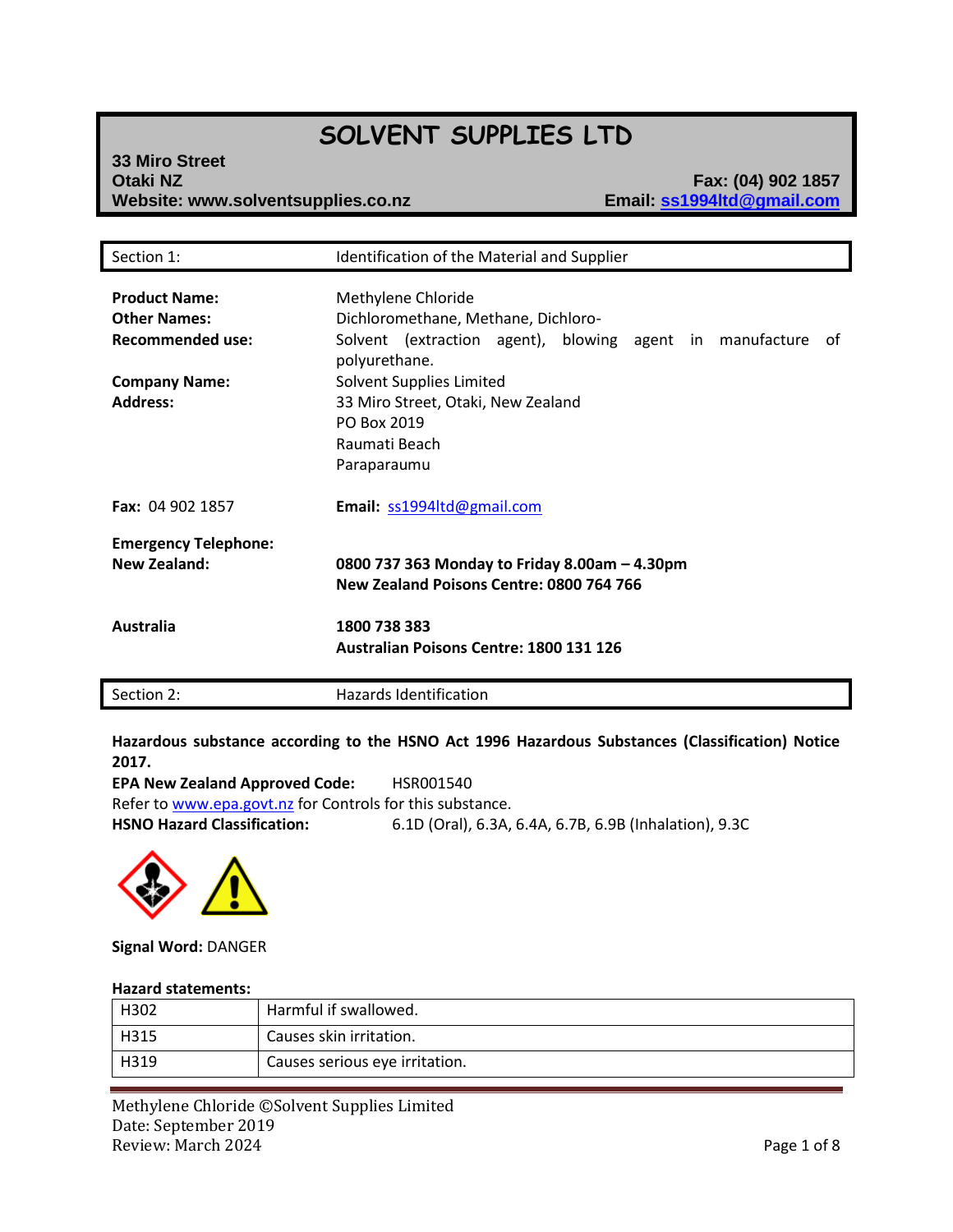| H351 | Suspected of causing cancer.                                       |
|------|--------------------------------------------------------------------|
| H373 | May cause damage to organs through prolonged or repeated exposure. |
| H433 | Harmful to terrestrial vertebrates.                                |

#### **Prevention Statements:**

| P102 | Keep out of reach of children.                                            |
|------|---------------------------------------------------------------------------|
| P201 | Obtain special instructions before use.                                   |
| P202 | Do not handle until all safety precautions have been read and understood. |
| P260 | Do not breathe vapors.                                                    |
| P264 | Wash hands thoroughly after handling.                                     |
| P270 | Do not eat, drink or smoke when using this product.                       |
| P273 | Avoid release to the environment.                                         |
| P280 | Wear protective gloves and protective eye/face protection.                |
| P281 | Use personal protective equipment as required.                            |

#### **Response Statements:**

| P308+P313      | If exposed or concerned: Get medical advice.                                |
|----------------|-----------------------------------------------------------------------------|
| P301+P312      | If swallowed: Call a poison centre or doctor if you feel unwell.            |
| P330           | Rinse mouth.                                                                |
| P302+P352      | IF ON SKIN: Wash with plenty of soap and water.                             |
| P332+P313      | If skin irritation occurs, get medical advice.                              |
| P362           | Take off contaminated clothing and wash before re-use.                      |
| P305+P351+P338 | IF IN EYES: Rinse cautiously with water for several minutes. Remove contact |
|                | lenses if present and easy to do. Continue rinsing.                         |
| P337+P313      | If eye irritation persists: Get medical advice.                             |

# **Storage Statement:**

| <b>PAN</b> | -<br>.<br>лскеа<br>uv.<br>. |
|------------|-----------------------------|
|            |                             |

# **Disposal Statement:**

| P501 | Dispose of product and container in accordance with local regulations. |
|------|------------------------------------------------------------------------|

| Section 3: | Composition/Information on Ingredients |
|------------|----------------------------------------|
|------------|----------------------------------------|

| Common name   | CAS No:             | W/W<br>70 |
|---------------|---------------------|-----------|
| `hloromethane | 75-09- <sup>2</sup> | 99.8<br>- |

| $\sim$<br>Section 4: | First Aid iv.<br>Measures<br>. |
|----------------------|--------------------------------|
|                      |                                |

Consult the National Poisons Centre, telephone 0800 764 766 (0800 POISON) or a doctor in every case of suspected poisoning. If medical advice is needed, have product container or label at hand.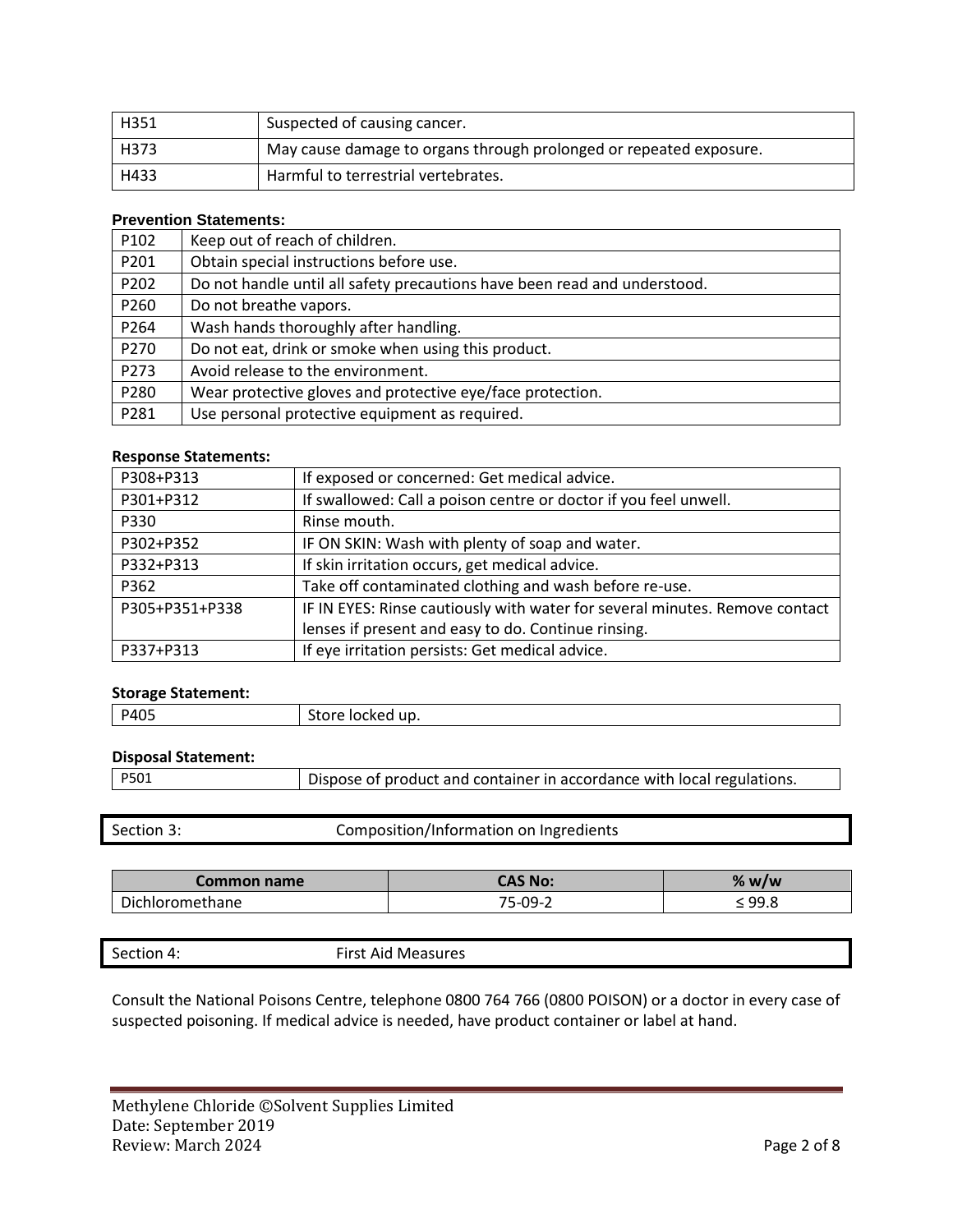| Ingestion:  | Rinse mouth with water. Do NOT induce vomiting. Call a Poison Centre or doctor for        |
|-------------|-------------------------------------------------------------------------------------------|
|             | advice.                                                                                   |
| Inhalation: | Move person to fresh air and keep warm and at rest until recovered. Call a Poison         |
|             | Centre or doctor for advice if person feels unwell.                                       |
| Skin:       | Remove immediately all contaminated clothing and footwear. Wash affected area             |
|             | with plenty of water followed by soap and water. If irritation persists, get medical      |
|             | advice.                                                                                   |
| Eyes:       | Hold eyes open and rinse cautiously with water for several minutes. Remove contact        |
|             | lenses if present and easy to do after the first 5 minutes. Continue rinsing for at least |
|             | 15 minutes. Get medical attention if irritation persists.                                 |

**NOTES ON PHYSICIAN:** Treat symptomatically. Do not administer catecholamines because of the cardiac effect causes by this product.

| Section 5:                           | <b>Fire Fighting Measures</b>                                  |  |
|--------------------------------------|----------------------------------------------------------------|--|
|                                      |                                                                |  |
| <b>Extinguishing Media:</b>          | Use water fog or mist or alcohol-resistant foam. Use dry       |  |
|                                      | chemical powder, carbon dioxide, sand or earth for small fires |  |
|                                      | only. Do NOT use water in a jet.                               |  |
| <b>Fire &amp; Explosion Hazards:</b> | Forms flammable mixture with air. In case of fire, avoid       |  |
|                                      | breathing smoke. Smoke and toxic/corrosive gases (hydrogen,    |  |
|                                      | cyanide, phosgene, chlorine, carbon oxides) evolved on         |  |
|                                      | combustion.                                                    |  |
| <b>Specific Hazards:</b>             | Cool fire exposed containers by spraying with water.           |  |
| Fire-fighting equipment:             | Wear personal protection equipment and self-contained          |  |
|                                      | breathing apparatus.                                           |  |

| Section 6: | <b>Accidental Release Measures</b> |
|------------|------------------------------------|
|            |                                    |

### **Spills:**

Contain spill. Avoid run off into drains or sewers. Do not contaminate watercourses or the ground. Wear personal protective equipment. Avoid contact with skin and eyes. Shut off leak if safe to do so. Remove or isolate ignition sources. Ventilate contaminated area. Isolate hazard area and keep unnecessary and unprotected people away from area. Stay upwind and keep out of low-lying areas.

*For large spills* (more than a drum): Recover liquid and transfer by mechanical means to labeled salvage tank that can be sealed for recovery or disposal of product. Do not flush away residues with water. Allow residues to evaporate. Remove any contaminated soil and dispose of safely by waste management company.

*For small spills:* Absorb with an appropriate material e.g. vermiculite and dispose of waste safely in a labeled sealed container for recovery or disposal

**If contamination of drains, sewers or waterways occurs immediately notify Emergency Services (111).**

### **Disposal:**

Dispose of contaminated waste or product to a solvent recycling facility or to an approved landfill in accordance with local regulations.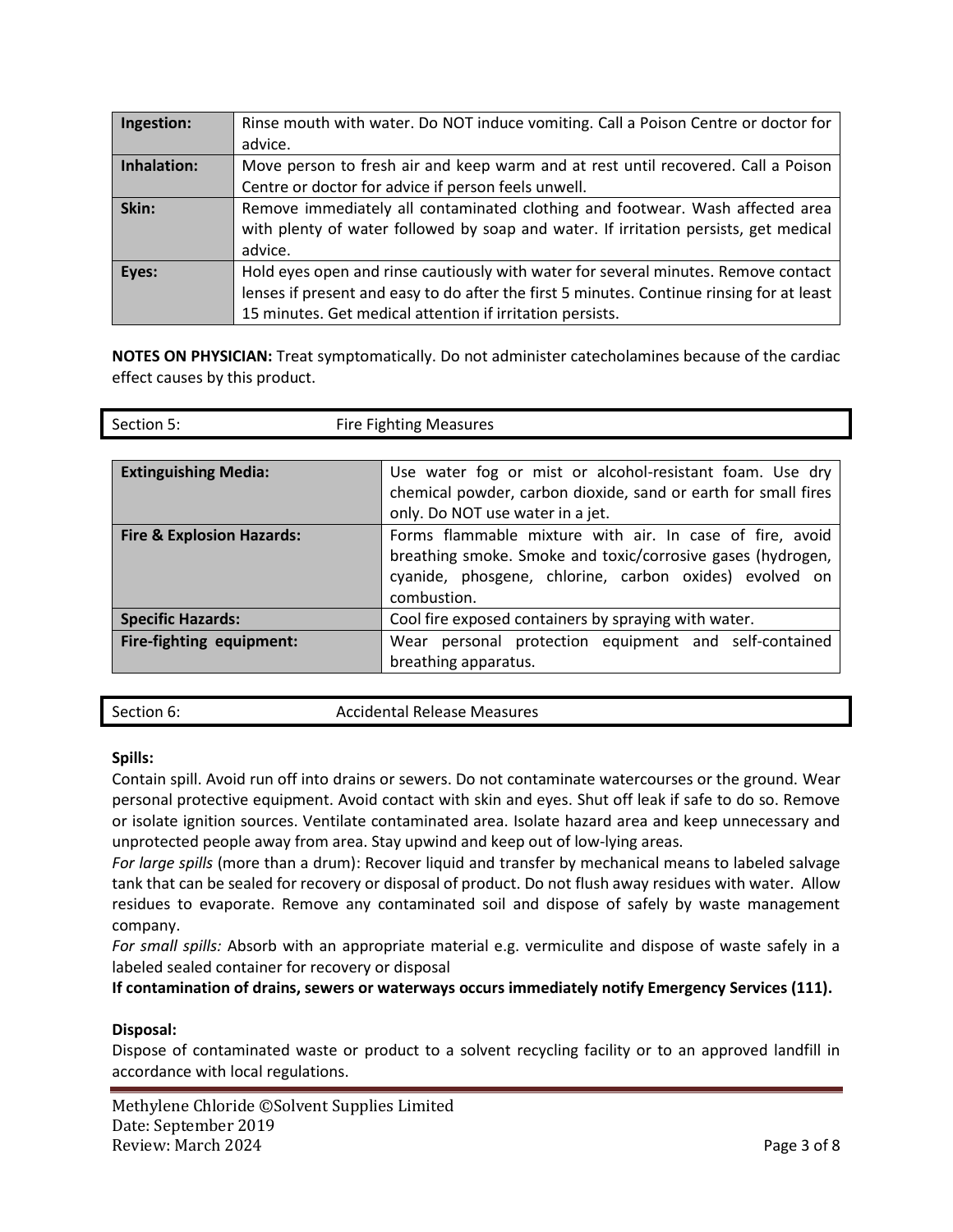| Section 7: | Handling and Storage |
|------------|----------------------|
|            |                      |

#### **Handling:**

Read label before use. Keep container closed when not in use. Use only in well ventilated areas Provide earthing and safe electrical equipment.

Keep away from heat and sources of ignition. Avoid breathing vapors or direct contact with product. Wear personal protective equipment. Wash hands and exposed skin after handling. When using do not eat, drink or smoke.

#### **Storage:**

Ensure all storage areas have adequate fire-fighting equipment. Store locked up in closed original container in a cool, dry and well ventilated place, away from sunlight, ignition sources, heat, incompatible substance, aerosols, other flammables, oxidizing agents and corrosives, out of reach of children and away from food, drink and animal foodstuffs.

Vapour is heavier than air. Take precautions to avoid accumulation of vapors in pits and confined spaces. *Recommended materials:* Protected metals (steel, iron), galvanized steel.

*Unsuitable materials:* Light metals and alloys, colourless glass, plastics.

| Section 8: | <b>Exposure Controls/Personal Protection</b> |
|------------|----------------------------------------------|
|            |                                              |

#### **Exposure Guidelines:**

A NZ Workplace Exposure Standard (WES) have been set for a component in this substance:

|                 | <b>WES-TWA</b>                  | <b>WES-STEL</b>          |
|-----------------|---------------------------------|--------------------------|
| Dichloromethane | 50 ppm (174 mg/m <sup>3</sup> ) | $\overline{\phantom{0}}$ |

#### **Engineering Controls:**

Use only in a well ventilated area. A half face filter mask suitable for organic gases and vapors (Type-A material) may be suitable for low concentration level exposures. Otherwise a full-face mask fitted with organic vapor cartridge. Where air filtering respirators are unsuitable (e.g. air-borne concentrations are high, risk or oxygen deficiency, confined space) use positive pressure breathing apparatus.

### **Personal Protection Equipment (PPE):**

Wear impervious protective clothing. Safety shoes or boots need to be chemically resistant. Wear appropriate chemical resistant gloves e.g. neoprene. Wear chemical goggles or safety glasses with side shields. Refer to the relevant AS/NZ standards for appropriate personal protective equipment.

| Section 9: | <b>Physical and Chemical Properties</b> |  |
|------------|-----------------------------------------|--|
|------------|-----------------------------------------|--|

| Appearance:             | Clear, colourless Liquid |
|-------------------------|--------------------------|
| Odour:                  | Ether-like               |
| <b>Odour threshold:</b> | Not Available            |
| pH:                     | Not Applicable           |

Methylene Chloride ©Solvent Supplies Limited Date: September 2019 Review: March 2024 **Page 4 of 8**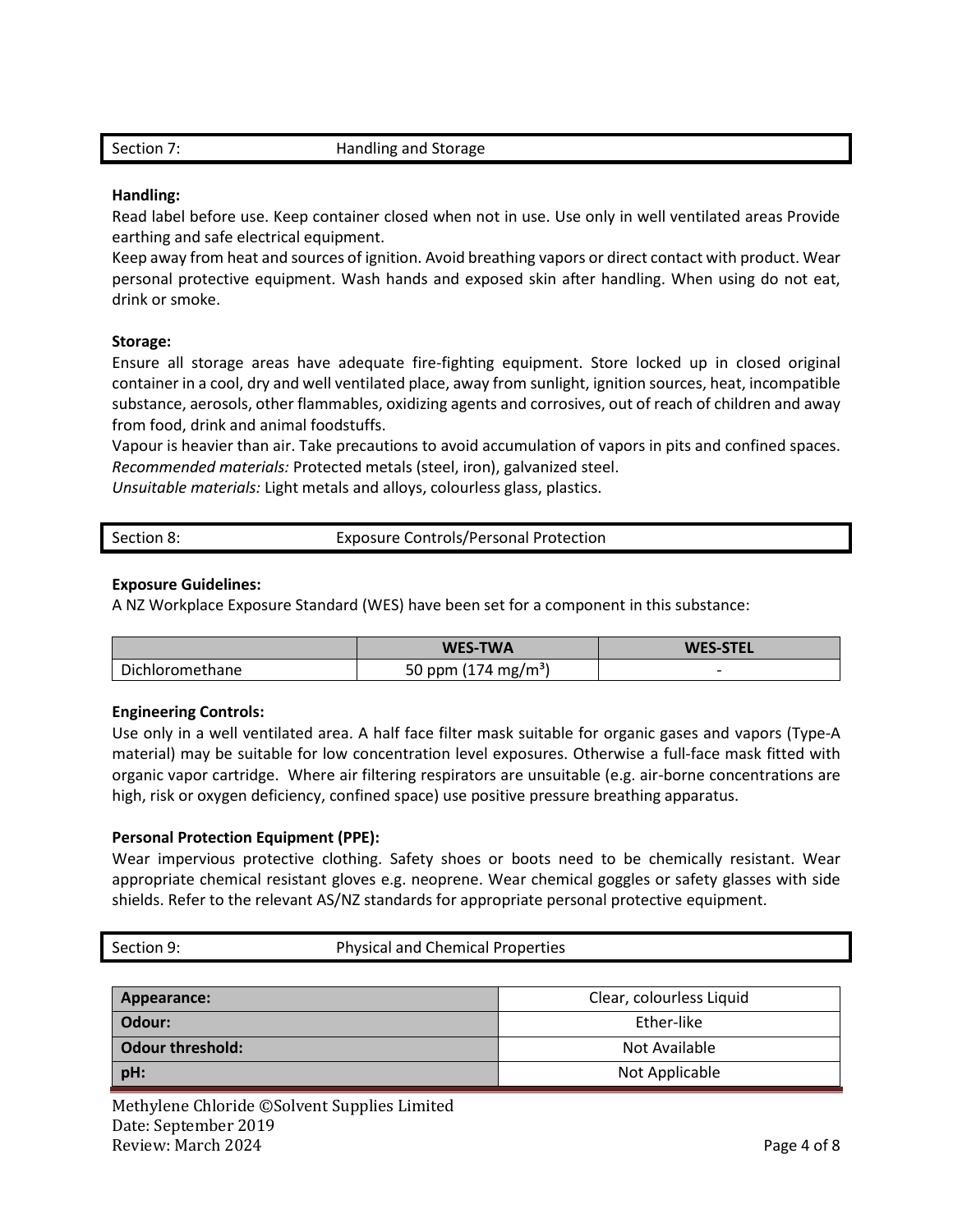| Melting Point/Freezing Point (°C):             | $-95$          |
|------------------------------------------------|----------------|
| Boiling Point/Boiling Range (°C):              | 40             |
| Flash Point (°C):                              | Non-Flammable  |
| <b>Flammability limits (Solid, Gas):</b>       | Not Applicable |
| Upper/Lower Flammability limits in air (%v/v): | $13 - 22$      |
| Vapour Pressure (hPa at 25 °C):                | 584            |
| <b>Vapour Density (air=1):</b>                 | 3.53           |
| Relative Density at 15°C, g/cc:                | 1.32           |
| <b>Solubility in water:</b>                    | 13.2 g/L       |
| Partition coefficient: n-octanol/water:        | 1.25           |
| Auto-ignition Temperature (°C):                | 600            |
| Decomposition Temperature (°C):                | 120            |
| <b>Dynamic Viscosity (°C):</b>                 | 0.425          |
| <b>Volatile Organic Carbon Content:</b>        | Not Available  |
| <b>Evaporation Rate (nBuAc=1):</b>             | 1.8            |

| Section 10:                           | <b>Stability and Activity</b>                                 |
|---------------------------------------|---------------------------------------------------------------|
|                                       |                                                               |
| Stability:                            | Stable under normal conditions of storage and use.            |
| Conditions to avoid:                  | Avoid heat, sparks, open flames and other ignition sources.   |
|                                       | Exposure to light and moisture.                               |
| Incompatibility (materials to avoid): | Acids, bases, alkali metals, finely divided metals, aluminum, |
|                                       | magnesium, zinc and titanium.                                 |
| Hazardous decomposition products:     | Toxic/corrosive gases (hydrogen cyanide, phosgene, chlorine,  |
|                                       | carbon oxides) evolved on combustion.                         |
| Hazardous polymerization:             | Not known to occur.                                           |
|                                       |                                                               |
| Section 11:                           | <b>Toxicological Information</b>                              |

### **Potential Health Effects:**

*This section includes possible adverse effects which might occur if this product is not handled in the recommended manner.*

| <b>Acute Toxicity:</b>                  | Identified as harmful by ingestion. Possible symptoms of nausea,  |
|-----------------------------------------|-------------------------------------------------------------------|
|                                         | diarrhea and vomiting.                                            |
| <b>Aspiration Hazard:</b>               | Not classified with aspiration hazard.                            |
| <b>Respiratory Irritation:</b>          | Inhalation of vapours may be irritating to respiratory system.    |
| <b>Skin Corrosion/Irritation:</b>       | Skin irritant. Prolonged or repeated exposure may cause defatting |
|                                         | of the skin which can lead to dermatitis.                         |
| <b>Serious Eye Damage/Corrosion:</b>    | Irritating.                                                       |
| <b>Respiratory</b><br><b>Skin</b><br>or | Not classified as contact sensitizer.                             |
| Sensitization:                          |                                                                   |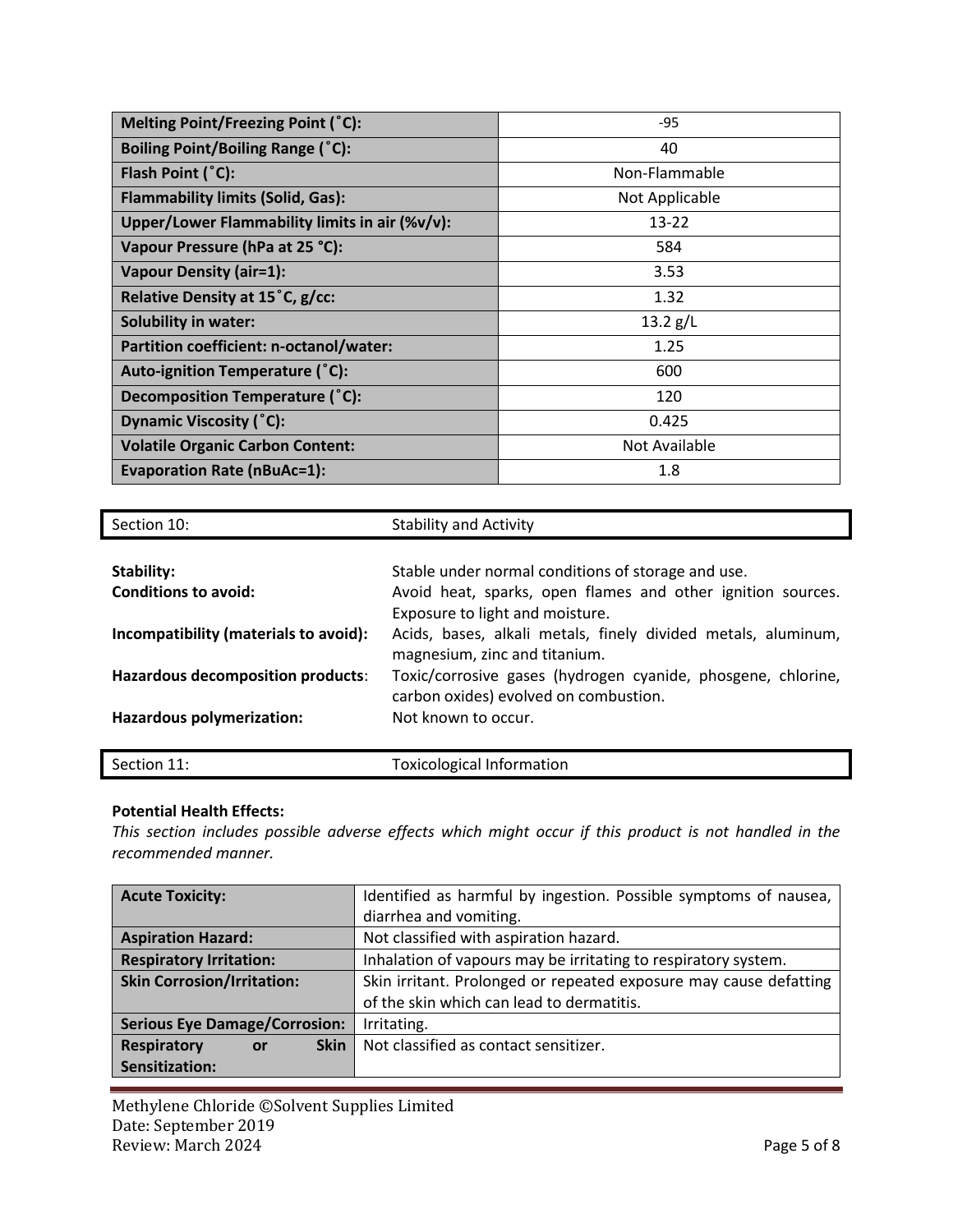| <b>Germ Cell Mutagenicity:</b>              | Not classified with mutagenic properties.                            |  |
|---------------------------------------------|----------------------------------------------------------------------|--|
| Carcinogenicity:                            | Product is suspected human carcinogen.                               |  |
| <b>Reproductive Toxicity:</b>               | Not classified for adverse effects on fertility or the unborn child. |  |
| <b>Specific</b><br><b>Toxicity</b><br>Organ | If high concentrations inhaled, or repeated/prolonged exposure,      |  |
| (Repeated<br>Single<br>and                  | may cause central nervous system depression, dizziness, formation    |  |
| Exposure):                                  | of carboxyhaemoglobin and effects on liver and kidneys.              |  |
| <b>Narcotic Effects:</b>                    | May cause dizziness and drowsiness if inhaled.                       |  |
| <b>Toxicological Data:</b>                  | Dichloromethane: Oral (rat) LD <sup>50</sup> : 1410 mg/kg            |  |
| <b>Additional information:</b>              | Not available.                                                       |  |

| Section 12: |  |
|-------------|--|

Hazard Identification

| <b>Eco-Toxicity:</b>                     | Product is classified as harmful to terrestrial vertebrates. |  |
|------------------------------------------|--------------------------------------------------------------|--|
|                                          | Avoid release into the environment.                          |  |
| <b>Persistence and Biodegradability:</b> | Not readily biodegradable. Slight absorption to soil and     |  |
|                                          | sediments. Hydrolyses slowly in water; half-life 1.5 years.  |  |
| <b>Potential for Bio-Accumulation:</b>   | Not expected to bio-accumulate.                              |  |
| <b>Mobility in Soil:</b>                 | Product is slightly soluble in water. May contaminate        |  |
|                                          | groundwater.                                                 |  |
| <b>Other Adverse Effects:</b>            | Not available.                                               |  |

### *Ecotoxity data:*

| Dichloromethane: | Rat, Oral:                  | $D^{50}$          | 1410 mg/L         |
|------------------|-----------------------------|-------------------|-------------------|
|                  | <b>Pimephales Promelas:</b> | $LC^{50}$ (96 hr) | 193 mg/L          |
|                  | Daphnia Magna               | $EC^{50}$ (48 hr) | $27 \text{ mg/L}$ |
|                  | <b>Blue Green Alga</b>      | $EC^{50}$ (72 hr) | 550 mg/L          |

## Section 13: Disposal Considerations

**Disposal:** Recover and recycle product whenever possible. Send clean, dry drums to recycling facility or metal scrap re-claimer. Dispose of waste in accordance with Regional Authority or local council bylaws.

**Special Precautions:** Ensure empty containers are vented and dry. Residues may cause an explosion hazard. Do not puncture, cut or weld un-cleaned drums. Do not use empty drums for storing other products.

Section 14: Transport Information

This product is classified as a Dangerous Goods Class 6. Please consult the Land Transport Rule: Dangerous Goods 2005 and NZS 5433-2012 Transport of Dangerous Goods on Land for information.

Methylene Chloride ©Solvent Supplies Limited Date: September 2019 Review: March 2024 **Page 6 of 8**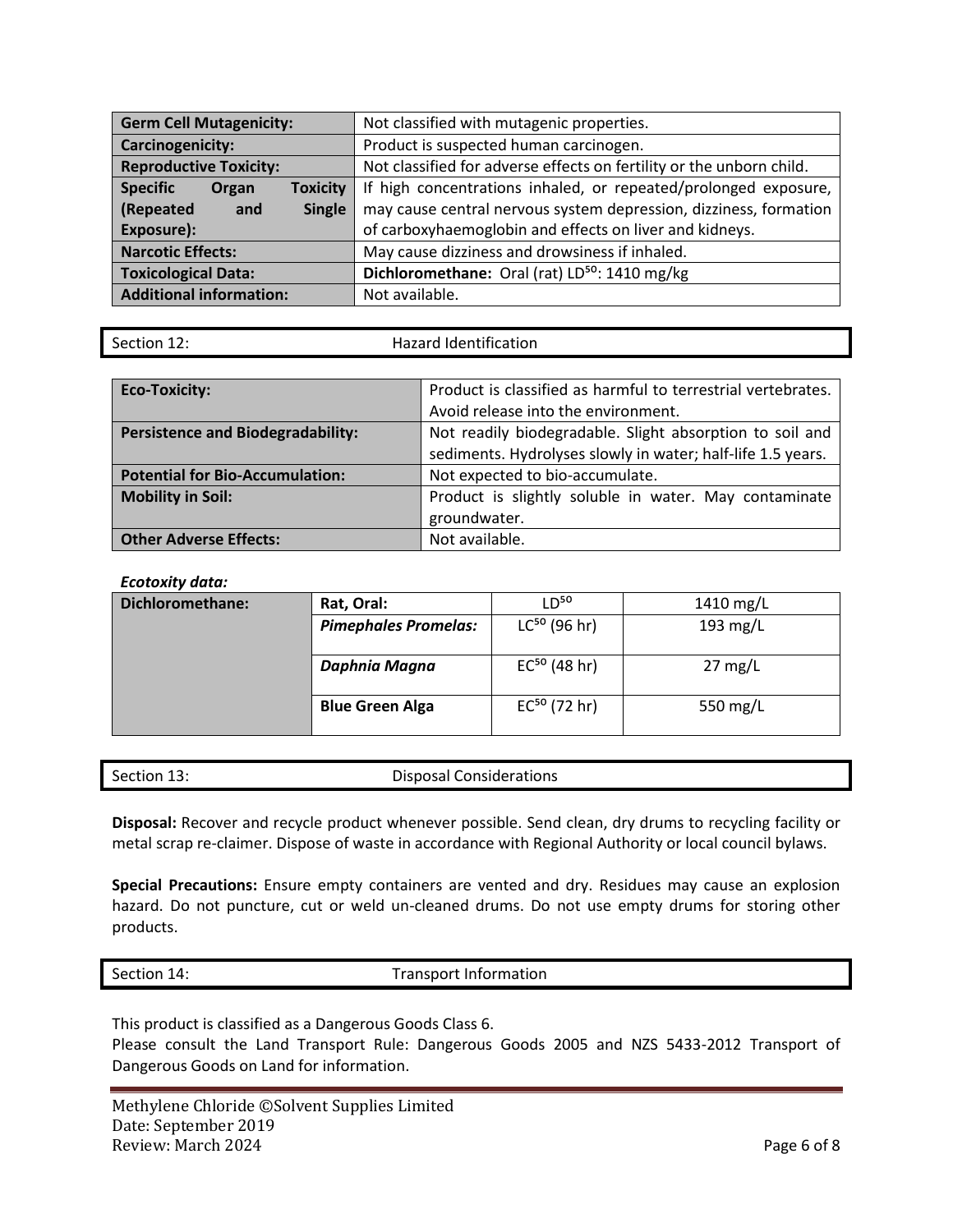#### **Transport Information:**

| <b>UN No</b>                 | 1593                  |  |
|------------------------------|-----------------------|--|
| <b>Proper Shipping Name:</b> | <b>DICHLORMETHANE</b> |  |
| Class:                       | 6.1                   |  |
| <b>Sub Risk:</b>             | $\overline{a}$        |  |
| <b>Packing Group:</b>        | Ш                     |  |
| Hazchem:                     | 27                    |  |
| <b>Marine Pollutant:</b>     | No                    |  |



#### Section 15: Section 15: Regulatory Information

## **Hazardous substance according to the HSNO Act 1996 Hazardous Substances (Classification) Notice 2017.**

**HSNO Substance Approval Code:** HSR001540; Methane, dichloro-

Refer to Section 2 for hazardous classifications and t[o www.epa.govt.nz](http://www.epa.govt.nz/) for Controls and Conditions.

#### **For additional compliance information, refer to Worksafe NZ at [www.worksafe.govt.nz](http://www.worksafe.govt.nz/)**

#### **Alternative Group Standard approvals can also be used:**

HSR002512; Additive, Process Chemicals and Raw Materials (Toxic [6.7]) Group Standard 2017. HSR002655; Solvents (Toxic [6.7]) Group Standard 2017.

| Section 16:               | Other Information                                     |
|---------------------------|-------------------------------------------------------|
|                           |                                                       |
| <b>Issue Date:</b>        | September 2019                                        |
| <b>Replaces:</b>          | Not applicable                                        |
| <b>Reasons for Issue:</b> | New SDS                                               |
| <b>Abbreviations:</b>     |                                                       |
| <b>CAS Number:</b>        | <b>Chemical Abstracts Number</b>                      |
| EPA:                      | <b>Environmental Risk Management Authority</b>        |
| HSNO:                     | Hazardous Substance & New Organisms                   |
| STEL:                     | Short Term Exposure Limit (15 minute exposure period) |
| TWA:                      | Time Weighted Average                                 |
| WES:                      | Workplace Exposure Standard                           |
| <b>References:</b>        |                                                       |

Chemical classification and information database (CCID)[; www.epa.govt.nz](http://www.epa.govt.nz/)

#### **Supplier Safety Data Sheet:**

Methylene Chloride ©Solvent Supplies Limited Date: September 2019 Review: March 2024 **Page 7 of 8**